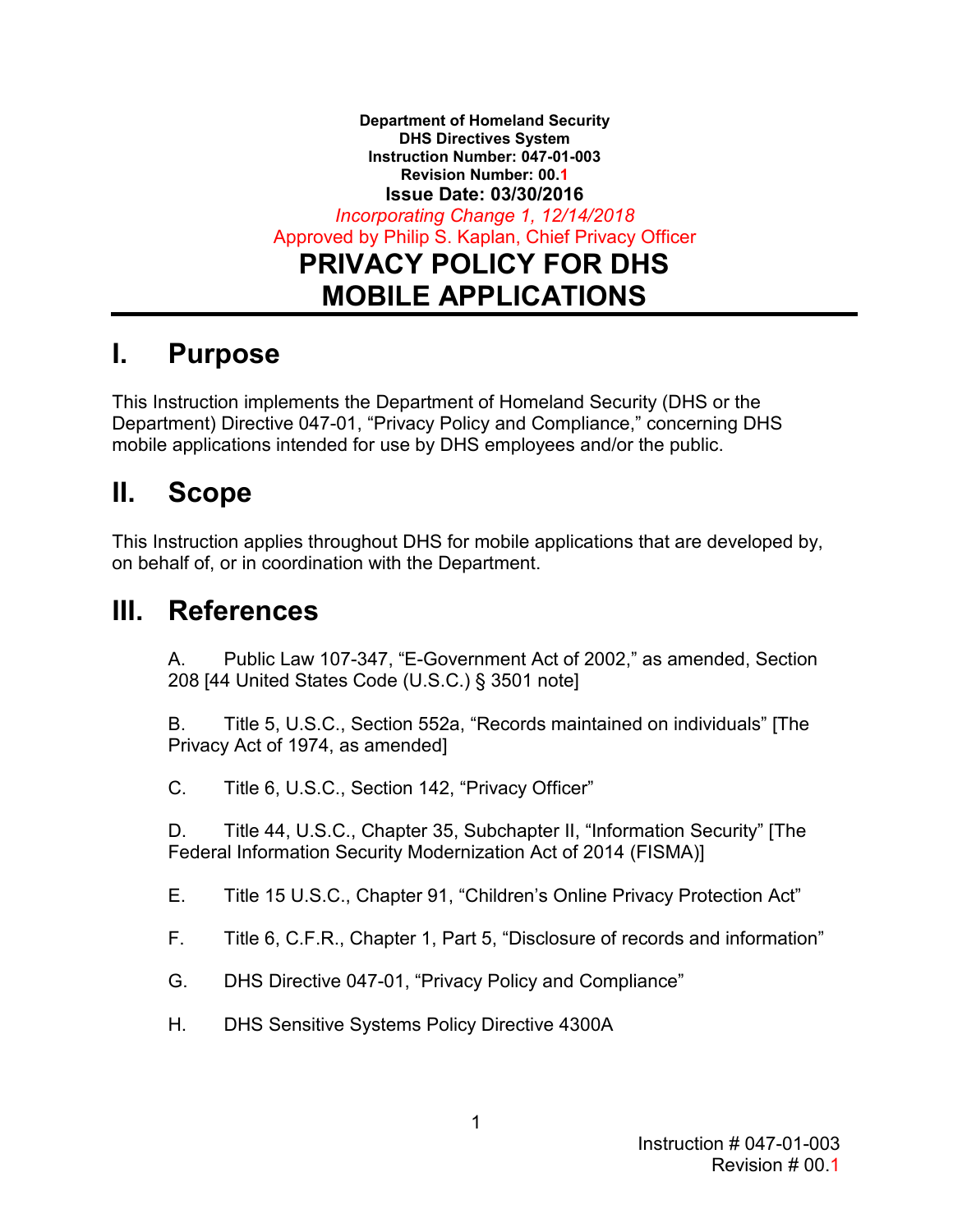I. DHS Instruction 047-01-007, "Handbook for Safeguarding Sensitive Personally Identifiable Information"

J. Privacy policy guidance and requirements issued (as updated) by the Chief Privacy Officer and published on the Privacy Office website, including:

1. Privacy Policy Guidance Memorandum 2008-02, DHS Policy Regarding Privacy Impact Assessments (December 30, 2008)

2. Privacy Policy Guidance Memorandum 2008-01, The Fair Information Practice Principles: Framework for Privacy Policy at the Department of Homeland Security (December 29, 2008)

**Handbook for Safeguarding Sensitive Personally Identifiable** Information at DHS (March 2012)

# **IV. Definitions**

 environment for building DHS mobile apps. The shared platform provides A. *AppVet*™ *DHS Carwash* is the service sponsored by DHS Office of the Chief Information Officer (OCIO), which provides development teams with a continuous integration, build, test, source code management, and issue tracking application lifecycle management and support for mobile apps built on development frameworks. The *AppVet*™ DHS Carwash also performs iterative scans and tests on source code in order to provide insight on code security, quality, and accessibility.

B. *DHS Mobile Application (DHS Mobile App)* means a native software application that is developed by, on behalf of, or in coordination with DHS for use on a mobile device (e.g., phone or tablet) by DHS employees and/or the public.

 C. *Fair Information Practice Principles* means the policy framework adopted by the Department in Directive 047-01, Privacy Policy and Compliance, regarding the collection, use, maintenance, disclosure, deletion, or destruction of Personally Identifiable Information.

D. *Location Information* means the ability of a mobile device to know a user's current location and/or location history as determined by Global Positioning System (GPS) and/or other methods.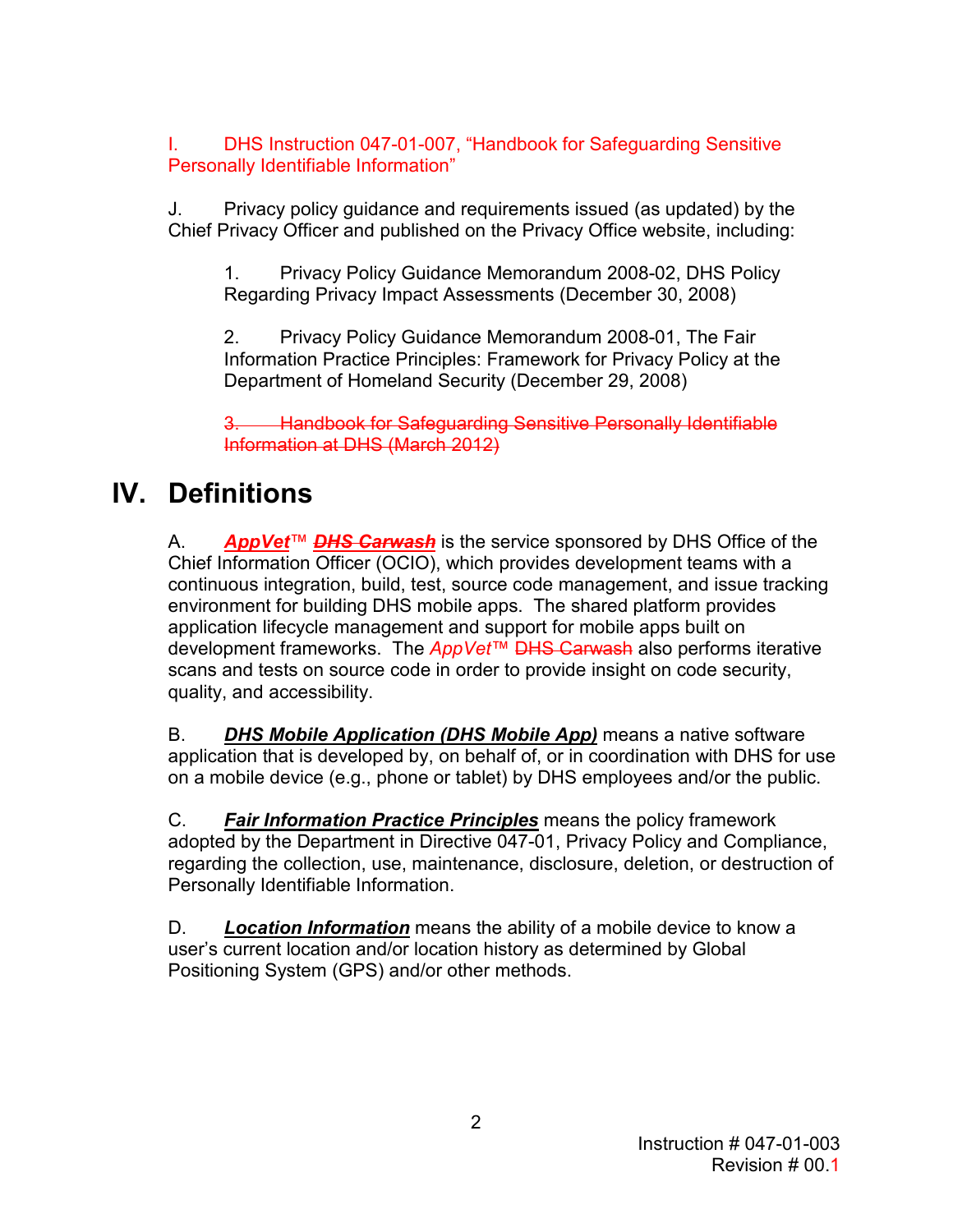E. *Metadata* means the information stored as the description of a unique piece of data and all the properties associated with it. For example, mobile device metadata may include the time and duration of all phone calls made from a particular mobile device, the mobile device IDs of the mobile devices involved in the phone calls, and the locations of each participant when the phone calls occurred.

 mobile device. These numbers vary in permanence, but typically a device has at such as for security and fraud detection and remembering user preferences. F. *Mobile Device ID* means a unique serial number that is specific to a least one permanent number. These numbers are used for various purposes, Combining a unique device identifier with other information, such as location data, can allow the phone to be used as a tracking device.

G. *Personally Identifiable Information (PII)* means any information that permits the identity of an individual to be directly or indirectly inferred, including other information that is linked or linkable to an individual.

 include a name, Social Security number, date and place of birth, mother's vehicle identifier number, license plate number, biometric identifier (e.g., facial For example, when linked or linkable to an individual, such information may maiden name, Alien Registration Number, account number, license number, recognition, photograph, fingerprint, iris scan, voice print), educational information, financial information, medical information, criminal or employment information, information created specifically to identify or authenticate an individual (e.g., a random generated number).

 H. *Privacy Compliance Documentation* means any document required by statute or by the Chief Privacy Officer that supports compliance with DHS privacy policy, procedures, or requirements, including but not limited to Privacy Impact Assessments (PIAs), System of Records Notices (SORNs), Notices of Proposed Rulemaking for Exemption from certain aspects of the Privacy Act (NPRM), and Final Rules for Exemption from certain aspects of the Privacy Act.

 I. *Privacy Compliance Review (PCR)* means both the DHS Privacy Office Assessments (PIAs), System of Records Notices (SORNs), and/or formal agreements such as Memoranda of Understanding or Memoranda of Agreement. process to be followed and the document designed to provide a constructive mechanism to improve a DHS program's ability to comply with assurances made in existing Privacy Compliance Documentation including Privacy Impact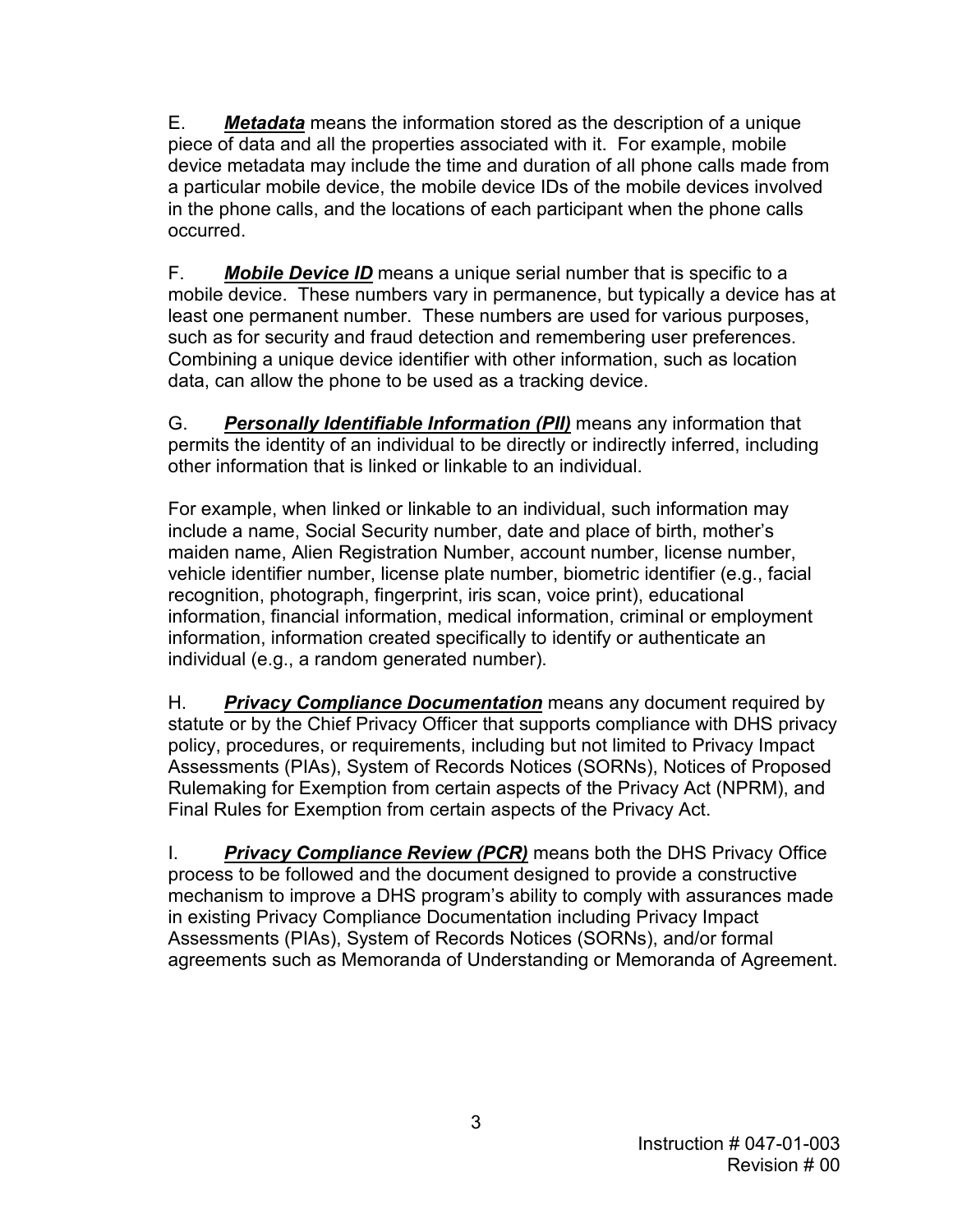J. *Privacy Impact Assessment (PIA)* means both the DHS Privacy Office technology (IT) system, technology, rulemaking, program, pilot project, or other posed and the steps DHS has taken to mitigate any impact on privacy. As a process to be followed and the document required whenever an information activity involves the planned use of PII or otherwise impacts the privacy of individuals as determined by the Chief Privacy Officer. A PIA describes what information DHS is collecting, why the information is being collected, how the information are used, stored, and shared, how the information may be accessed, how the information is protected from unauthorized use or disclosure, and how long it is retained. A PIA also provides an analysis of the privacy considerations general rule, PIAs are public documents. The Chief Privacy Officer may, in coordination with the affected Component and the Office of the General Counsel, modify or waive publication for security reasons, or to protect classified, sensitive, or private information included in a PIA.

 systems, technologies, rulemakings, programs, or pilot projects that involve PII K. *Privacy Threshold Analysis (PTA)* means both the DHS Privacy Office process to be followed and the document used to identify information technology and other activities that otherwise impact the privacy of individuals as determined by the Chief Privacy Officer, and to assess whether there is a need for additional Privacy Compliance Documentation. A PTA includes a general description of the proposed use, identifies the legal authorities for the proposed use, and describes what PII, if any, is collected (and from whom) and how that information is used. PTAs are adjudicated by the Chief Privacy Officer.

 L. *Program Manager* means the responsible agency representative, who, with significant discretionary authority, is uniquely empowered to make final scope-of-work, capital investment, and performance acceptability decisions.

M. *Sensitive Content* means information that may not be PII, but raises privacy concerns because it may be related to the use of PII (e.g., location information, mobile device ID, or metadata).

 N. *Sensitive Personally Identifiable Information (SPII)* means PII which, if individual's driver's license number, financial account number, citizenship or For example, a list of employee names by itself may not be SPII, but could be if it is a list of employees who received poor performance ratings. lost, compromised, or disclosed without authorization could result in substantial harm, embarrassment, inconvenience, or unfairness to an individual. Some types of PII, such as Social Security Number (SSNs), Alien Registration Number, and biometric identifiers, are always sensitive. Other types of PII, such as an immigration status, or medical information are SPII if DHS maintains them in conjunction with other identifying information about the individual. In some instances the context surrounding the PII may determine whether it is sensitive.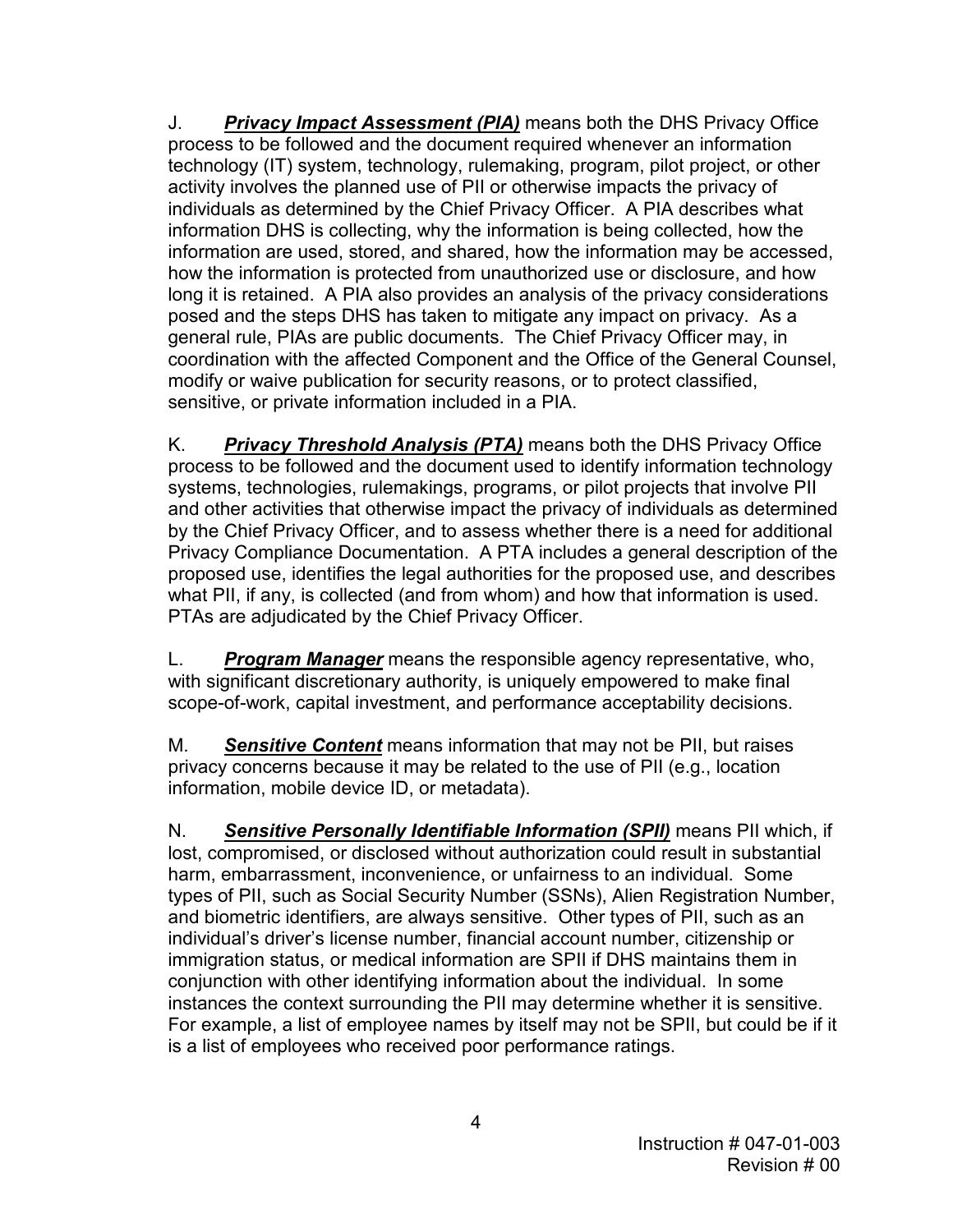O. *System Manager* means the individual identified in a System of Records Notice who is responsible for the operation and management of the system of records to which the System of Records Notice pertains.

 public notice of the existence and character of a group of any records under the control of any agency from which information is retrieved by the name of the assigned to the individual. The Privacy Act of 1974 requires this notice to be P. *System of Records Notice (SORN)* means the statement providing the individual or by some identifying number, symbol, or other identifying particular published in the Federal Register upon establishment or substantive revision of the system, and establishes what information about the system are included.

Q. **User** means a person using a DHS mobile app.

# **V. Responsibilities**

A. The *Chief Privacy Officer* is responsible for:

are in compliance with DHS privacy policies; 1. Working with Component Privacy Officers and Privacy Points of Contact (PPOCs) to provide guidance and ensure that DHS mobile apps

2. Reviewing and approving Privacy Compliance Documentation for DHS mobile apps, as appropriate; and

3. Performing periodic PCRs of DHS mobile apps to ascertain compliance with DHS privacy policy.

## B. The *Chief Information Officer* is responsible for:

1. Providing web technology services, security, and technical assistance for the development of DHS mobile apps;

2. Ensuring that DHS mobile apps comply with FISMA and DHS Sensitive Systems Policy Directive 4300A; and

3. Performing iterative scans and tests on the source code of DHS mobile apps through the *AppVet*™ DHS Carwash process in order to provide insight on code security, quality, and accessibility.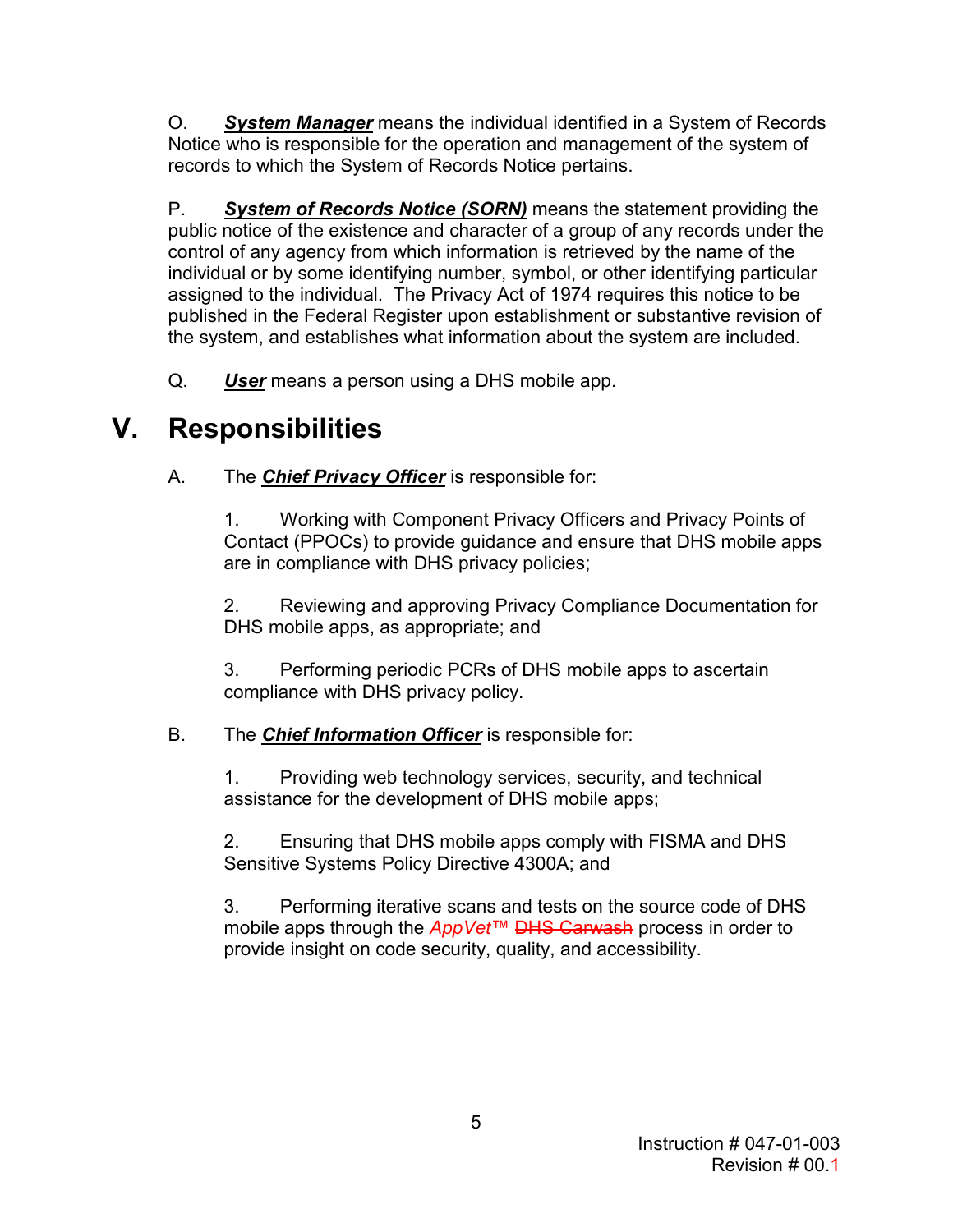### C. *Component Privacy Officers* are responsible for:

 appropriate, together with the Chief Privacy Officer and counsel to complete Privacy Compliance Documentation, as necessary, for all 1. Coordinating with Program Managers or System Managers, as proposed DHS mobile apps; and

2. Collaborating with the Chief Privacy Officer in conducting Privacy Compliance Reviews.

D. *Privacy Points of Contact (PPOCs)* are responsible for assuming the duties of Component Privacy Officers in Components that do not have Privacy Officers.

E. *Program Managers, or System Managers*, as appropriate, are responsible for:

 1. Coordinating with the Component Privacy Officer or PPOC to ensure that privacy is appropriately addressed when proposing, developing, implementing, or changing any DHS mobile apps;

2. Engaging and coordinating with the OCIO Carwash team to ensure that DHS mobile apps are sent through *AppVet*™ DHS Carwash process when proposing, developing, implementing or changing any DHS mobile apps;

 3. Coordinating with the Component Privacy Officer or PPOC and counsel to prepare drafts of all Privacy Compliance Documentation, as necessary, when proposing, developing, implementing, or changing any DHS mobile apps;

4. Monitoring the design, deployment, operation, and retirement of DHS mobile apps to ensure that the collection and use of PII and sensitive content, if any, is limited to what is described in the Privacy Compliance Documentation; and

 technical, and physical controls for storing and safeguarding PII and 5. Coordinating with the Component Privacy Officer or PPOC and the DHS Office for Civil Rights and Civil Liberties to establish administrative, sensitive content consistent with DHS privacy, security, and records management requirements to ensure the protection of PII and sensitive content from unauthorized access, disclosure, or destruction as it relates to DHS mobile apps.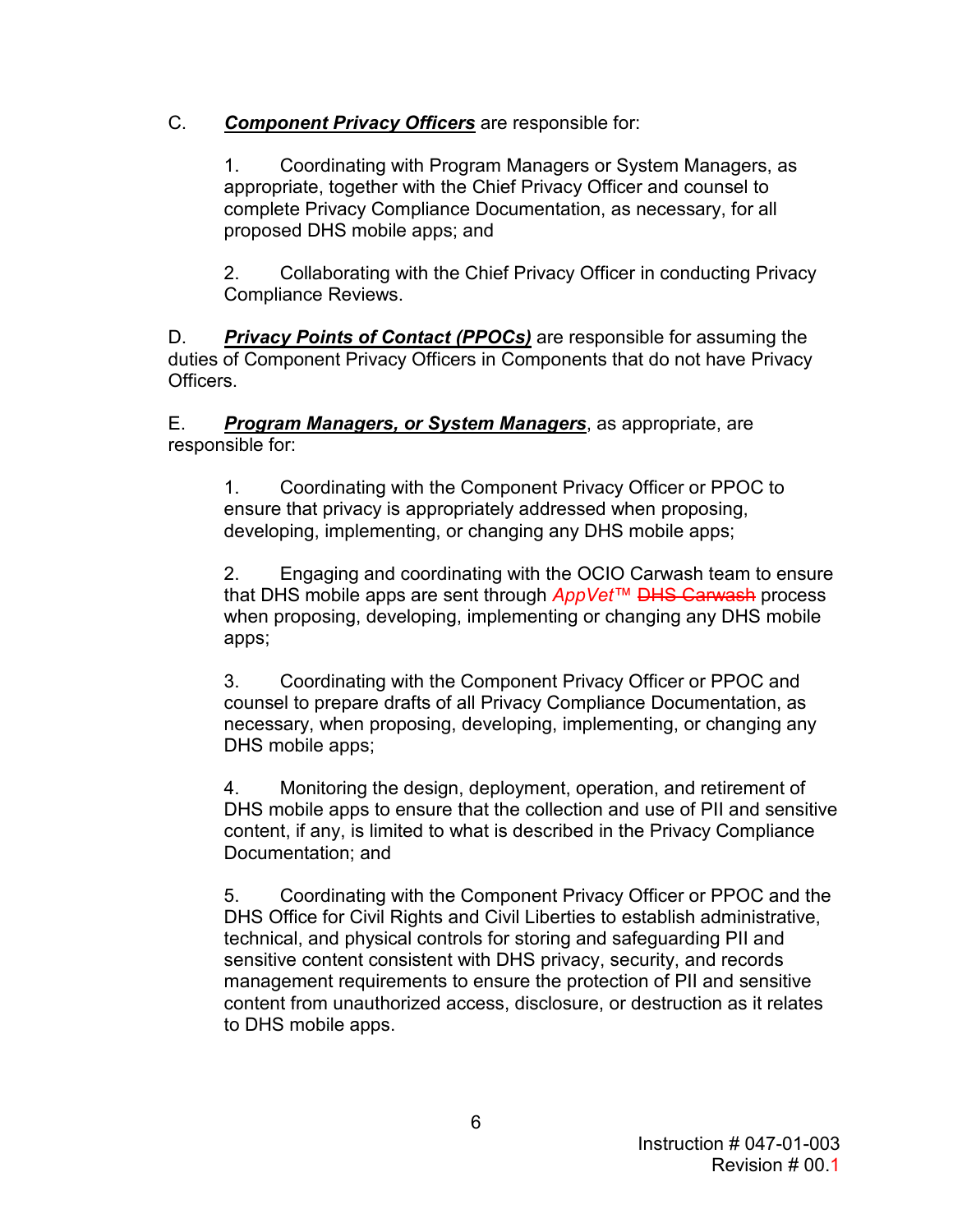# **VI. Content and Procedures**

 detailed below provide the baseline privacy requirements for DHS mobile apps. capabilities of each individual mobile app. 1. Provide Notice A. *Minimum Privacy Requirements for DHS Mobile Apps*: The policies Additional privacy protections may be necessary depending on the purpose and

 within the app, itself, after installation. This Privacy Policy should a. App-Specific Privacy Policy (see [Appendix A\)](#page-10-0): DHS mobile apps have a Privacy Policy that is easily accessible to users through the commercial app store before installation as well as be app-specific and cannot merely reference the DHS website Privacy Policy.

 retention of PII, SPII, and sensitive content. The Privacy Policy The Privacy Policy should briefly describe the app's information practices to include the collection, use, sharing, disclosure, and should also address: redress procedures, app security, and the Children's Online Privacy Protection Act (if applicable).

 collection. This Privacy Statement may be provided through a popb. Privacy Statement: If a DHS mobile app is collecting PII from users, then a Privacy Statement is provided at the point of up notification on the DHS mobile app screens where PII is collected or via another mechanism approved by the Chief Privacy Officer.

 through the mobile platform. Therefore, these notices should be: c. Contextual Notice: DHS mobile apps deliver direct, contextual, self-contained notice about the uses of information

> (1) Provided upon each update to the mobile app to specifically identify any changes to the uses of information from previous versions of the app;

(2) Provided as "just-in-time" disclosures and obtain users' affirmative express consent before a DHS mobile app accesses sensitive content or other tools and applications on the mobile device for the first time (e.g., location services); and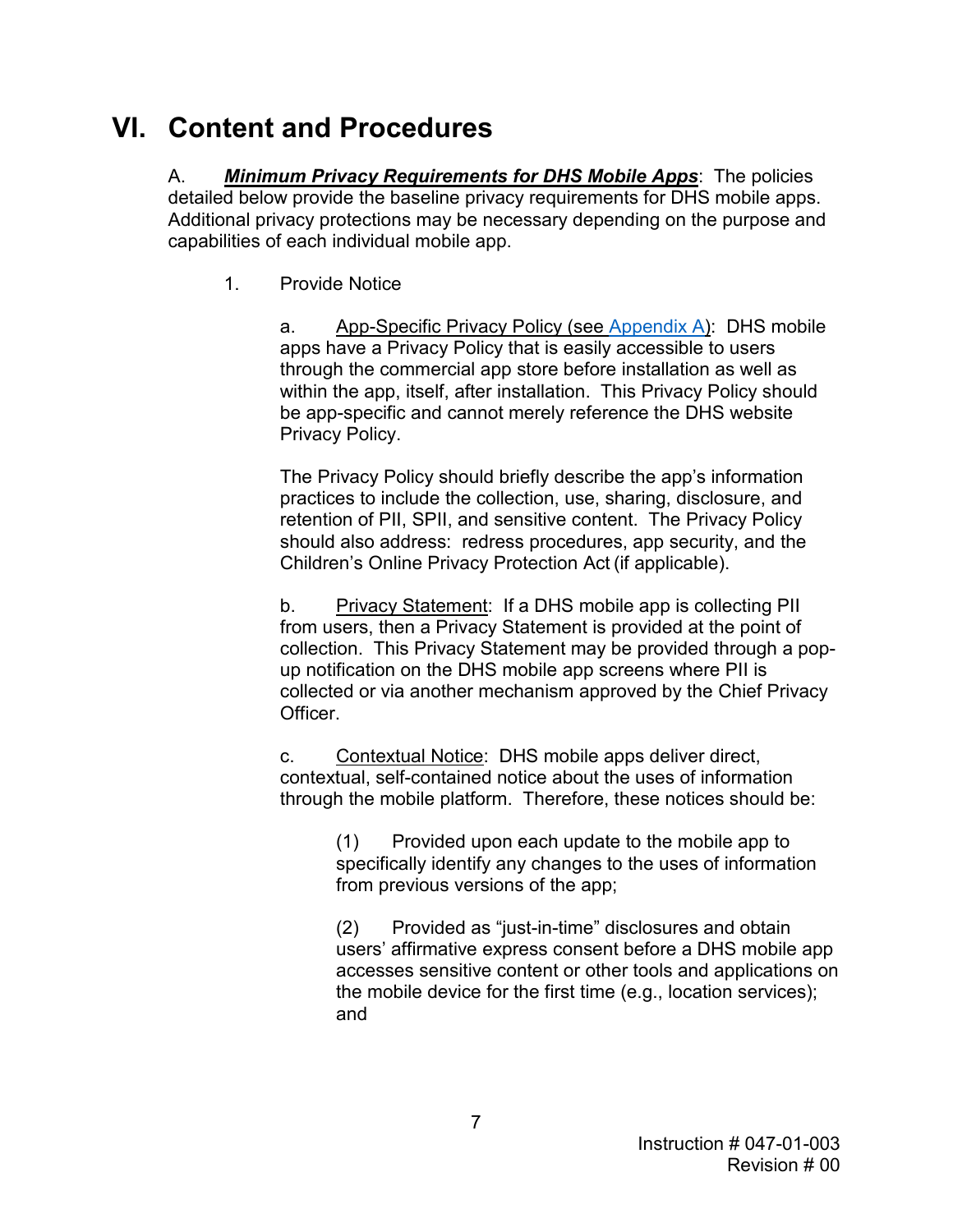(3) Provided with independent opt-out features so that users may customize the mobile app's features (e.g., opting out of location based services, while still choosing to utilize other app services), where appropriate.

2. Limit the Collection and/or Use of Sensitive Content

a. DHS mobile app features cannot collect and/or use PII, SPII, or sensitive content, unless directly needed to achieve a DHS mission purpose; and

b. If the collection and/or use of PII, SPII, or sensitive content is directly necessary to achieve a DHS mission purpose, then the collection and/or use of the information is documented and justified in the mobile app's Privacy Compliance Documentation.

3. Establish Guidelines for User Submitted Information

 a. Where feasible, use forms and check boxes to limit data collection and minimize data entry errors;

 a "review before sending" function that allows users to correct or b. Before allowing a user to submit information to DHS, provide opt-out of sending their information to the Department; and

 users may access or view. This limits the potential for users to c. Unless necessary to achieve a DHS mission purpose, limit the ability of users to post information within the app that other share PII, SPII, or sensitive content unnecessarily.

Ensure Mobile App Security and Privacy

 4. Ensure Mobile App Security and Privacy a. Engage with the *AppVet*™ DHS Carwash throughout development to ensure the security and privacy of the mobile app;

 $b_{\cdot}$ If users submit information through a DHS mobile app, that information is encrypted in transit and immediately transferred to a protected internal DHS system that is compliant with existing DHS IT security policy;

 c. Sensitive content that a DHS mobile app accesses or uses for the benefit of the user, but that DHS does not need to collect (e.g., location information), should be locally stored within the mobile app or mobile device. This information should not be transmitted to or shared with DHS.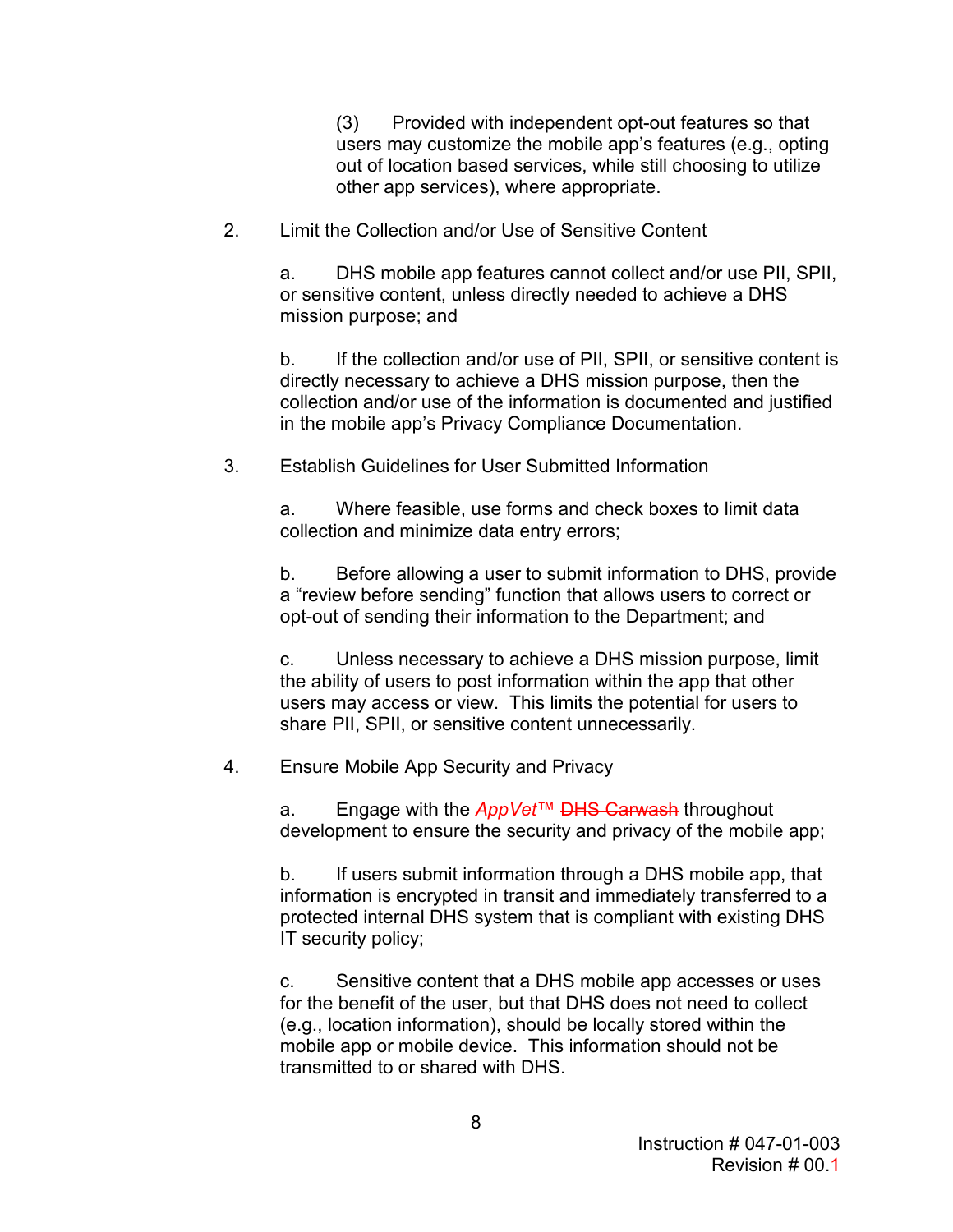## B. *DHS Mobile App Development*:

 in the development of a DHS mobile app. 1. Program Managers and System Managers notify their Component Privacy Officers or PPOCs and the OCIO Carwash team before engaging

2. Component Privacy Officers or PPOCs engage with Program Managers and System Managers to ensure privacy protections outlined in Section IV. A. of this document are integrated into the development of the DHS mobile app.

3. Before deployment, the DHS mobile app goes through the *AppVet*™ DHS Carwash.

4. The OCIO Carwash team provides the iterative scan results of the *AppVet*™ DHS Carwash to the Program Managers and System Managers.

 consultation with Component Privacy Officers or PPOCs complete a PTA, the DHS mobile app. The PTA documents a general description of the 5. Before deployment, Program Managers and System Managers in an App-Specific Privacy Policy, and a Privacy Statement (if necessary) for proposed use, identify the legal authorities for the proposed use, and describe what PII, if any is collected (and from whom) and how that information is used. Component Privacy Officers or PPOCs compare this PTA to the *AppVet*™ DHS Carwash iterative scan results to ensure the PTA accurately describes the DHS mobile app's collection, use, maintenance, retention, disclosure, deletion and destruction of PII, SPII, and sensitive content.

 *AppVet*™ DHS Carwash iterative scans are submitted to the Chief Privacy Officer for a prompt review and evaluation to determine whether the DHS mobile app contains appropriate privacy protections and whether a new or updated PIA, SORN, or other Privacy Compliance Documentation is 6. Before deployment, the DHS mobile app's PTA, App-Specific Privacy Policy, Privacy Statement (if necessary), and results of the required.

 appropriate privacy protections , the Chief Privacy Officer provides 7. Once it is determined that all necessary Privacy Compliance Documentation is complete and that the DHS mobile app contains approval for the release of the DHS mobile app.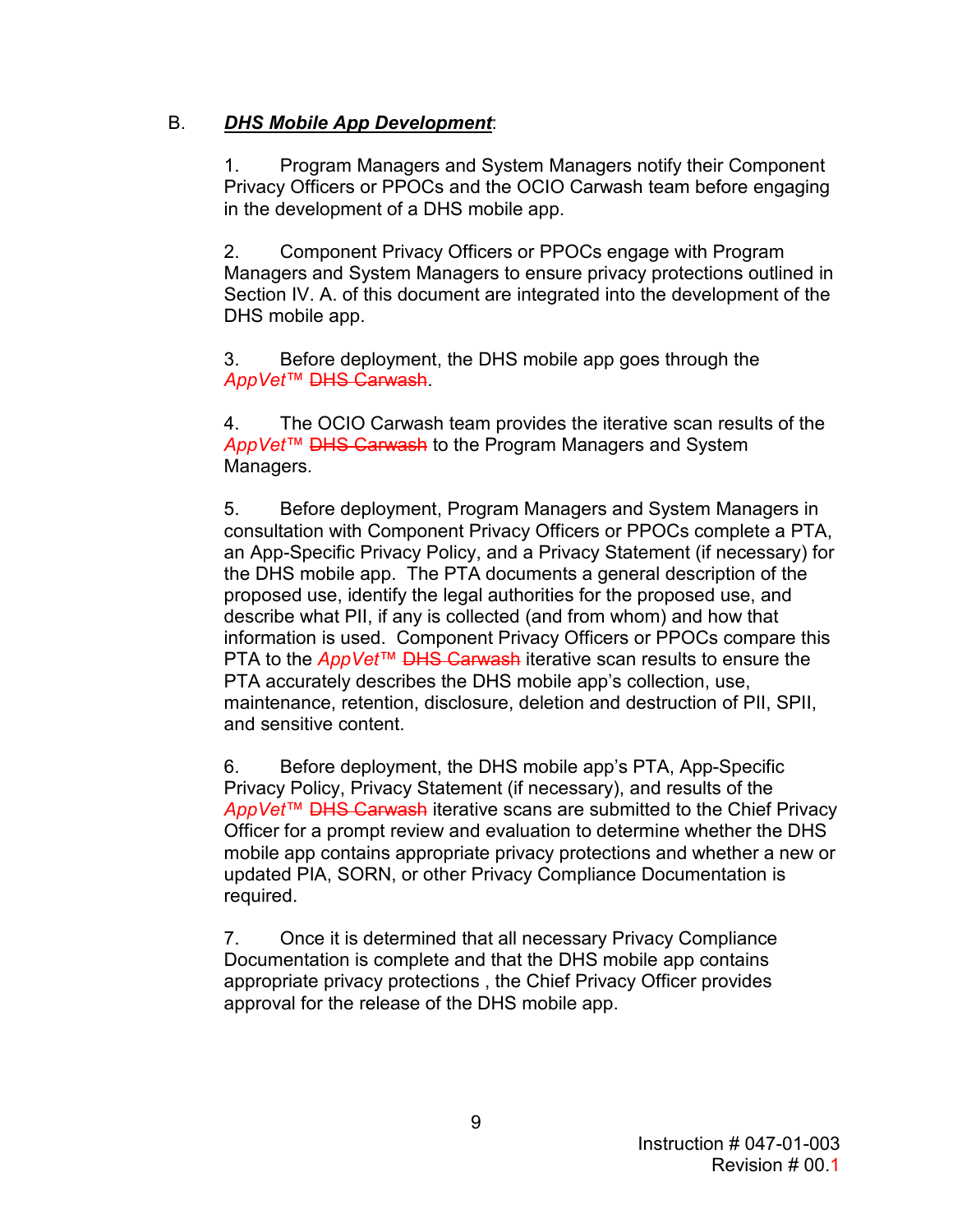there is a change made to the DHS mobile app that affects or potentially affects the collection and use of PII, SPII, or sensitive content and AppVet™ DHS Carwash within 6 months of this policy's issue date. *AppVet*™ <del>DHS Carwash</del> within 6 months of this policy's issue date.<br>Program Managers and System Managers provide the *AppVet*™ <del>DHS</del> Carwash results, pertaining to their particular DHS mobile app, to the DHS mobile app continues to contain appropriate privacy protections. 8. DHS mobile apps go through the *AppVet*™ DHS Carwash any time consistent with the PTA review cycle. Existing DHS mobile apps, which were developed before the implementation of this policy, go through the Chief Privacy Officer for a prompt review and evaluation to ensure that the

C. **Retention of PII**: Component Program Managers or System Managers, where appropriate, maintain PII collected through DHS mobile apps in accordance with approved records retention schedules.

D. *Privacy Compliance Reviews (PCR)*: The Chief Privacy Officer, in collaboration with Component Privacy Officers or PPOCs, may conduct PCRs of DHS mobile apps periodically, at the sole discretion of the Chief Privacy Officer, to ascertain compliance with DHS privacy policy.

# **VII. Questions**

 Address any questions or concerns regarding these Instructions to the DHS Privacy Office or to the relevant Component Privacy Officer or PPOC.

Karen L. Neuman Chief Privacy Officer

March 30, 2016